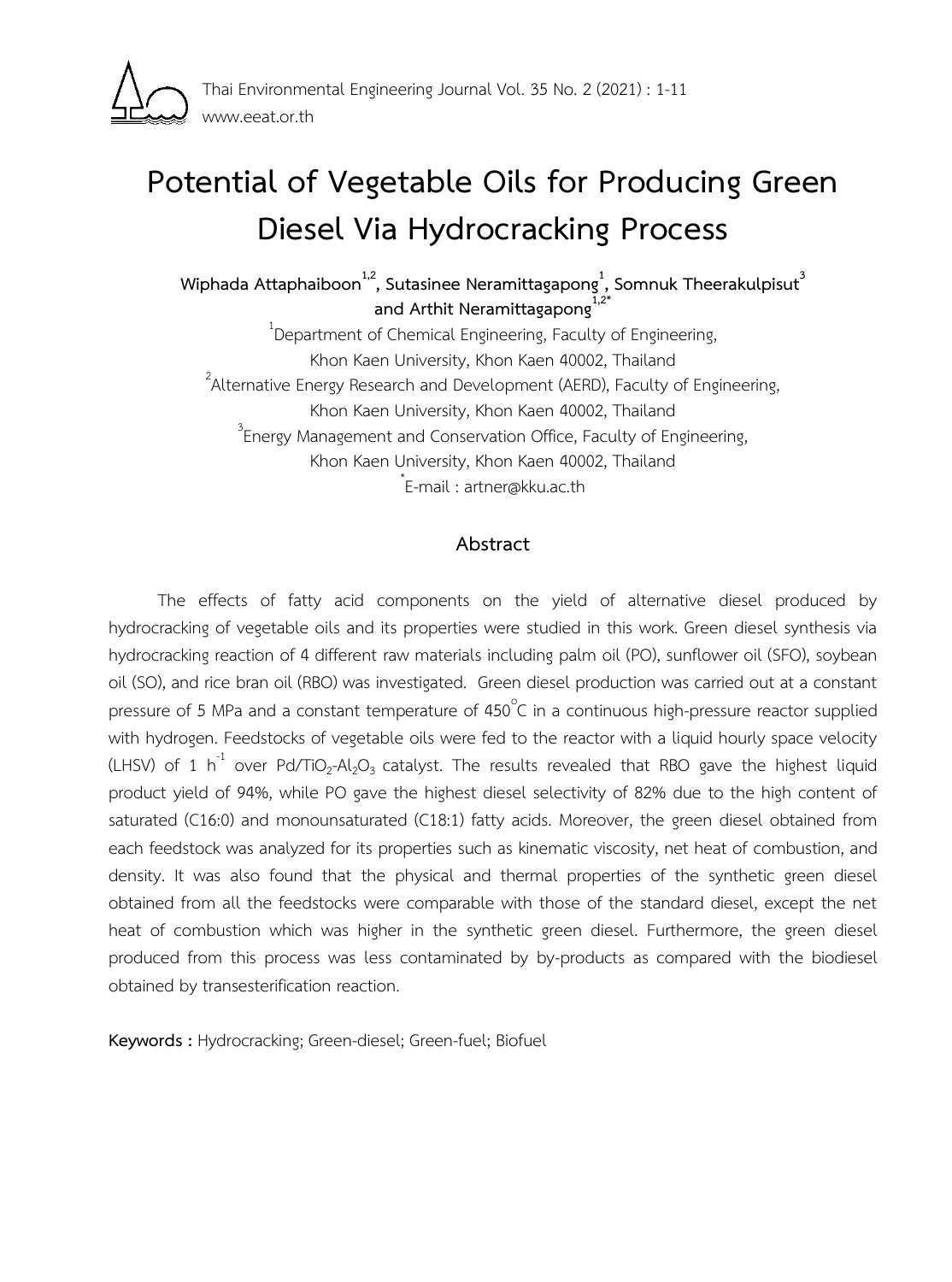# **Introduction**

Since the world's energy demand is everincreasing while the petroleum energy resources are on the decrease; energy shortage, as well as the consideration of environmental issues, have been a great concern for energy solutions. Therefore, the interest in alternative renewable fuel production, such as ethanol, biodiesel, and green diesel, has been dramatically increased. Bio-ethanol can be produced by fermentation of substrate-based carbohydrates under the metabolic pathways of suitable bacterial strains [1]. Generally, biodiesel can be obtained by transesterification reaction between alcohol and substrate-based triglycerides by using a catalyst to produce ester and glycerol [2]. Free glycerol, metals, soap, free fatty acids (FFA), methanol, catalyst, and water are impurities that are contaminated in crude biodiesel. These impurities can reduce the life-time of the engine [3]. Therefore, a purification process for removing the impurities from biodiesel is necessary. The traditional method for purifying biodiesel is wet washing by adding hot water to remove soap formation and the remaining catalyst due to their water solubility [4]. However, this treatment has some disadvantages, such as a rise in production cost and time, wastewater discharges, and hard in removing biodiesel from water [5]. Biodiesel washing is recommended to repeat several times, and this can produce a large amount of wastewater approximately 0.2-3 L of the wastewater per liter of the obtained biodiesel [2, 6]. Thus, the production of diesel by an alternative process such as the hydroprocessing process, which yields less amount of wastewater, is of interest. The diesel produced from this process is named as green diesel.

The hydroprocessing process has typically been used in the petroleum refinery plant for a long time for upgrading and improving product quality. Hydroprocessing is divided into two main chemical reactions, hydrotreating, and hydrocracking. Normally, hydrotreating is mostly used for eliminating heteroatom from crude oil in the petroleum industry. Meanwhile, hydrocracking is used to convert a larger molecule of hydrocarbon structure into hydrocarbon compounds of lower molecular weight [7]. Hydrocracking which is usually performed after hydrotreatment is normally operated in severe conditions, i.e. high pressure and temperature, with the attendance of hydrogen to prevent aromatization reaction, which causes the deactivation of the catalyst. The obtained product comprises several types of biofuel like crude petroleum. The fractional distillation method is then used to refine the product to obtain biofuels, such as green diesel, green kerosene, and green gasoline. A few amounts of water are produced, thereby reducing the wastewater problem. Green diesel obtained from hydroprocessing has been gaining attention over the past decade due to a higher cetane number, lower acid number, lower  $NO<sub>x</sub>$ emissions, and better cold flow properties when compared with biodiesel and also has a lower sulfur and aromatics content when compared with petroleum diesel [8].

Vegetable oil, an attractive renewable resource, has the potential to use as a raw material for producing biofuel with properties comparable with fossil-based fuel [9]. The variety of fatty acids in vegetable oil usually contains carbon atoms ranging from 2-28, and this is related to the carbon composition of the biofuel [9]. In addition, most of the primary fatty acids of several natural oils are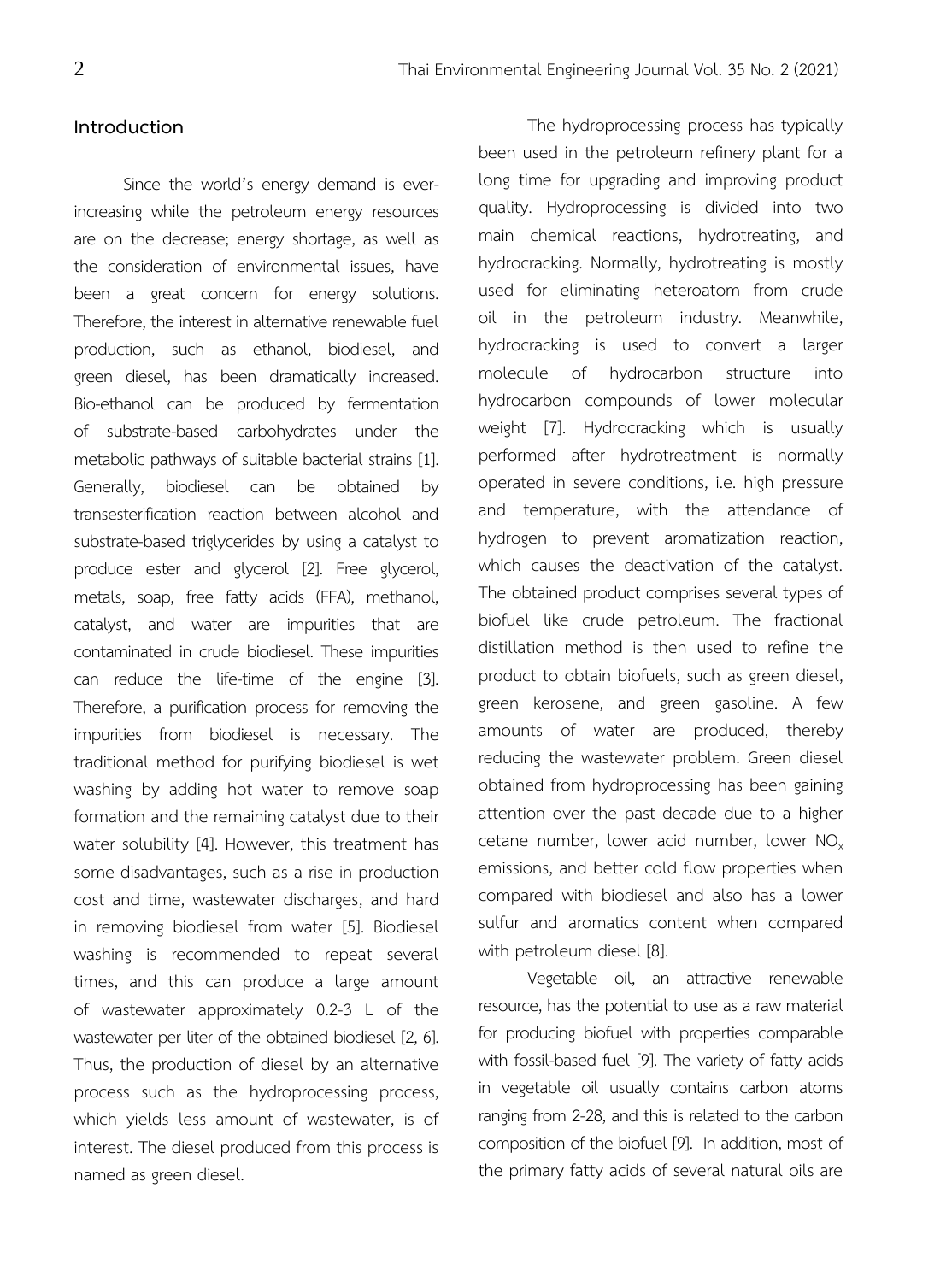in the range of diesel characteristics. For example, palm oil (PO) contains C16 saturated and C18 mono-unsaturated fatty acids as significant components. Also, soybean oil (SO)), rice bran oil (RBO and sunflower oil (SFO) contain mono-unsaturated and di-unsaturated C18 fatty acids as the main components with different ratios [10-12]. Therefore, different types of fatty acids may influence the formation of products from hydrocracking processes.

Triglyceride (TG) is the main component that can be found in vegetable oils. The variation of hydrocarbon of TG is related to several types of biofuel. Renewable diesel contains hydrocarbon ranging between  $C_9$  and  $C_{18}$  in its structure [13]. The catalytic hydrocracking can transform the structure of TG into hydrocarbons by a variety of different pathways; decarboxylation, decarbonylation, hydrodeoxygenation, hydrogenation, and random cracking. These reactions can produce hydrocarbon products that have a carbon atom number less than the original TG. Also,  $CO<sub>2</sub>$  and CO are

produced as by-products of decarboxylation and decarbonylation reaction, while  $H_2O$  is formed from oxygen removal by hydrodeoxygenation [14, 15].

In this work, the potential of four vegetable oils (rice bran oil, sunflower oil, palm oil, and soybean oil) for producing green diesel via hydrocracking process were studied. The reactions were performed at 450°C, 5 MPa, and liquid hourly space velocity (LHSV) of 1.0  $h^{-1}$ over a commercial catalyst of  $0.5\%$ Pd/Al<sub>2</sub>O<sub>3</sub>. .

# **Materials and Methods**

## **1. Feedstocks and chemicals**

Refined palm oil, soybean oil, sunflower oil, and rice bran oil were used as feedstocks throughout this work, and their fatty acid compositions were presented in Figure 1 [10, 11]. In addition, 95% of hydrogen gas was used as the reactive gas, while nitrogen gas with 99% purity was applied for checking gas leaks and cooling down the system.



**Figure 1** Fatty acid components of PO, RBO, SO, and SFO [10, 11]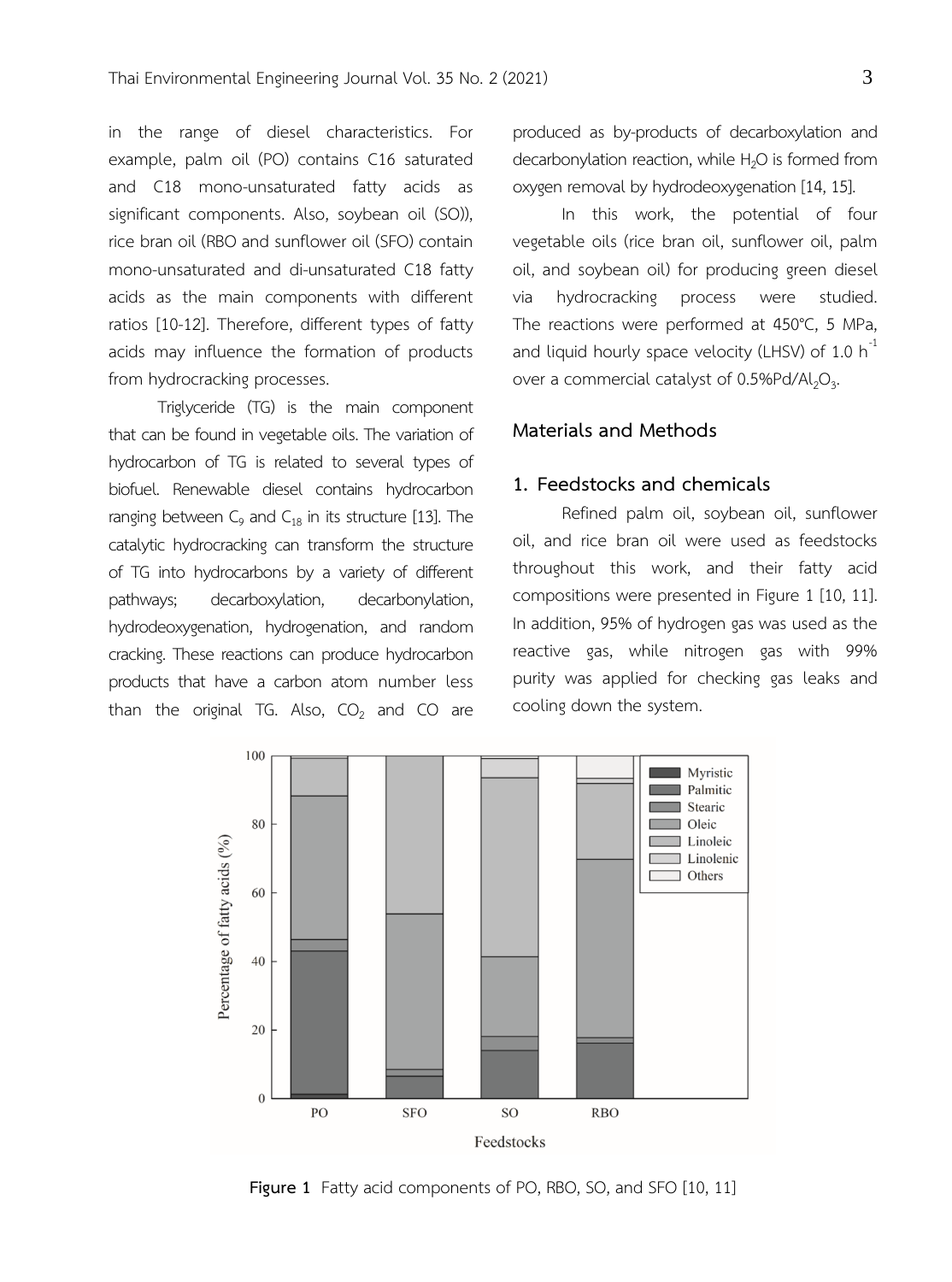## **2. Catalyst selection and characterization**

Palladium (Pd) is a well-known catalyst that offers high selectivity for hydrogenation reaction. Therefore, a  $0.5\%$  Pd/Al<sub>2</sub>O<sub>3</sub> commercialgrade catalyst (Haze Development Zone Dayuan Chemical Co., LTD, China) was selected to use for hydrocracking reaction.

The selected catalyst was imaged by scanning electron microscopy (SEM) using LEO 1450VP (ZEIZZ International, Germany). The specific surface area was estimated following the Brunauer-Emmett-Teller (BET) method. Nitrogen adsorption-desorption isotherm was performed at 77 K in an ASAP 2020 instrument (Micromeritics, USA). Before the analysis, the catalyst was evacuated at  $120^{\circ}C$  for 3 hrs. In addition, the X-ray diffraction (XRD) method was used to analyze the crystalline structure of the catalyst by using Empyrean XRD diffractometer (Malvern PANalytical, United Kingdom) under Cu K**C** radiation at  $\lambda$  = 1.542 Å, operating at 40 kV, 40 mA, and increasing a step size of 0.0167° with a step time of 100 s in the range 10° to 90°.

## **3. Biofuel production**

Hydrocracking reaction was performed by using a high-pressure packed bed reactor (HPPBR) for producing biofuels. This reactor contained three main systems; feed system, reaction system, and product separation system.

The simple diagram of HPPBR was illustrated in Figure 2, which was concisely redrawn from the previous work [16]. A 100 ml of  $0.5\%$ Pd/Al<sub>2</sub>O<sub>3</sub> catalyst was packed inside a tubular reactor which had an inner diameter of 0.96 cm and 43 cm long. For starting up the reaction, the catalyst was activated under a flow of  $H_2$  at 5 MPa and 400°C for 4 hours. Then, the reaction was performed by heating the reactor to 450°C under the same pressure. A feedstock was fed into the reactor by a high-pressure liquid pump which controlled the feedstock flow rate at 1.0  $h^{-1}$  of LHSV. H<sub>2</sub> and feedstock were mixed before entering the tubular reactor where the hydrocracking reaction took place. After that, the hydrocracking reaction product continuously flowed to the heat exchanger for separating



**Figure 2** Simple diagram of high-pressure packed bed reactor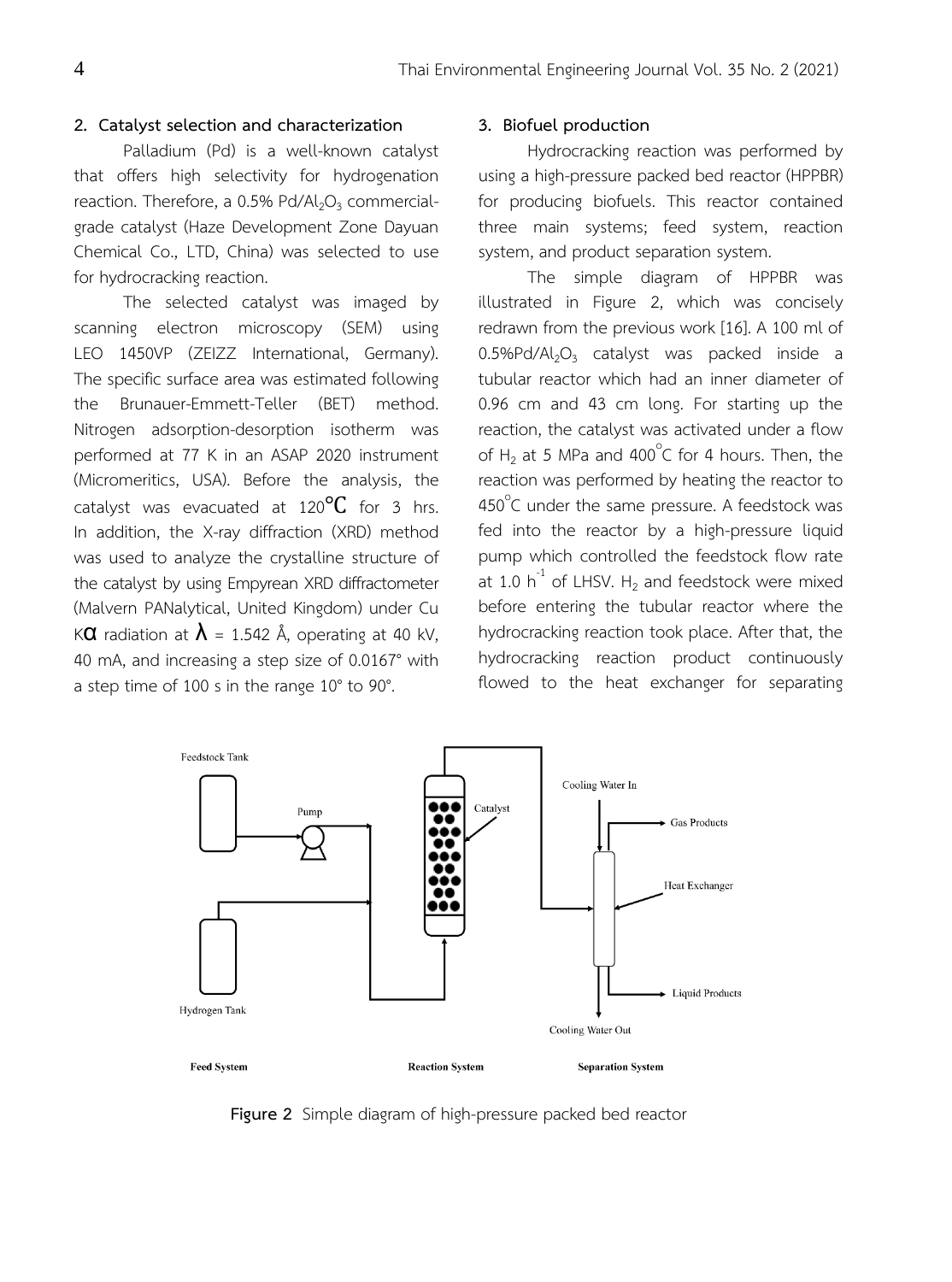liquid and gaseous products. The biofuel product was collected from the product storage tank and further distilled by a distillation unit to obtain green gasoline and green diesel.

Furthermore, green diesel from each feedstock was characterized by its properties and compared with the diesel fuel specifications. The density was analyzed at 15 $^{\circ}$ C, kinematic viscosity at  $40^{\circ}$ C, and net heat of combustion was also analyzed by a bomb calorimeter.

# **Results and Discussion**

#### **1. Catalyst characterization**

The images of the selected catalyst were presented in Figure 3. The whole pellet of the catalyst was captured with nine times magnification and shown in Figure 3 (a). Also, the close-up image of the catalyst was captured and presented in Figure 3 (b). In this figure, the small particles diffused on the surface were obviously seen and this indicated that the Pd particles were adsorbed and distributed on the surface of the supporting material.

Furthermore, the results of the BET method showed that the surface area of the Pd/Al<sub>2</sub>O<sub>3</sub> catalyst was found at 71.23  $m^2/g$ , and the average pore diameter at about 7.25 nm was also obtained, these could be classified as mesoporous material according to IUPAC classification [17]. Dicks et al. [18] studied a series of commercial catalysts for testing hydrodesulfurization (HDS) activity by using an atmospheric gas oil as feedstock, and it has been reported that a mesopore diameter in the range of 7.5-11 nm empowers the highest hydrogenation activity.

Also, the mesoporous property provides an advantage as it readily allows the diffusion of bulky TG molecules of palm oil. This is in agreement with Tiwari et al. [19], who reported that the dimension of TG is approximately 0.6-2.5 nm in length. Therefore, the TG molecule and fatty acid chain can pass through the catalyst's pore. The pore structure of the catalyst is important to encourage the activity of the reaction [20]. Nevertheless, the BET result provided a pore volume of the Pd/Al<sub>2</sub>O<sub>3</sub> at 0.14  $\text{cm}^3/\text{g}$ , this could interrupt the accessibility of the TG.



**Figure 3** Scanning Electron Microscope (SEM) images of Pd/TiO<sub>2</sub>-Al<sub>2</sub>O<sub>3</sub> catalysts at ×9 magnification (a) and ×5000 magnification (b)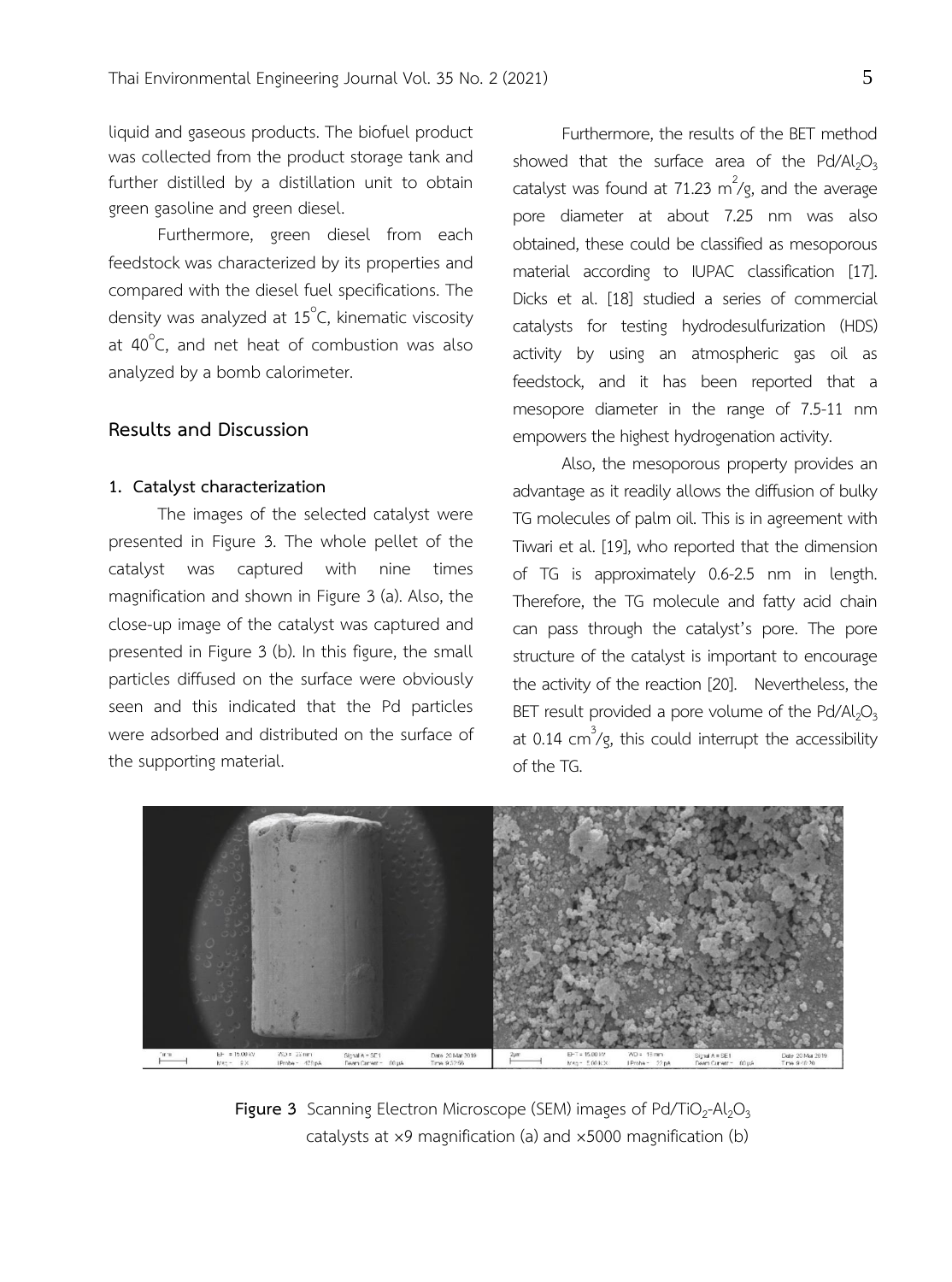The XRD patterns showed narrow diffraction peaks and intensity as depicted in Figure 4. This figure indicated a crystalline structure of the catalyst. The diffraction peaks of PdO, TiO<sub>2</sub> and  $Al_2O_3$  were remarkable. Palladium is the most exclusive metal used in hydrocracking reaction due to its highly active function that can promote hydrogenolysis. Alumina is an inexpensive and highly stable material that contains basic and acidic sites of supporting structure [21]. Many researchers tried to use titania combined with other oxides, and they reported that the cooperation of mixed oxides in the support system could improve beneficial features of both oxides (for example;  $TiO_2$ -Al<sub>2</sub>O<sub>3</sub>), and provided a higher activity [22, 23].

In addition, titania can improve the hydrogenation efficiency in the hydrocracking reaction. However, the synergy between support and the active metal component of the hydrocracking catalyst usually occurs with the

use of titania. Therefore, it is recommended that the support should be composed of mixed oxides between  $TiO_2$ -Al<sub>2</sub>O<sub>3</sub> to gain beneficial features of both oxides and improve a higher catalytic activity [23].

#### **2. Biofuels production**

Hydrocracking reaction was operated by HPPBR reactor to produce liquid biofuel. Typically, the collected biofuel product could contain water that is a by-product obtained from the oxygen removal by hydrodeoxygenation reaction. However, it can be easily separated by a fractional funnel. The biofuel product yield can be calculated by Equation (1).

#### Biofuel product yield (%vol.) =  $\frac{v}{v}$  $\frac{V_p}{V_f} \times 100$  (1)

where  $V_{\text{p}}$  represented the volume of product distillate obtained between  $50^{\circ}$ C-300 $^{\circ}$ C, V<sub>f</sub> is the volume of the feedstock used.



**Figure 4** X-ray diffraction pattern of  $Pd/Al_2O_3$  catalyst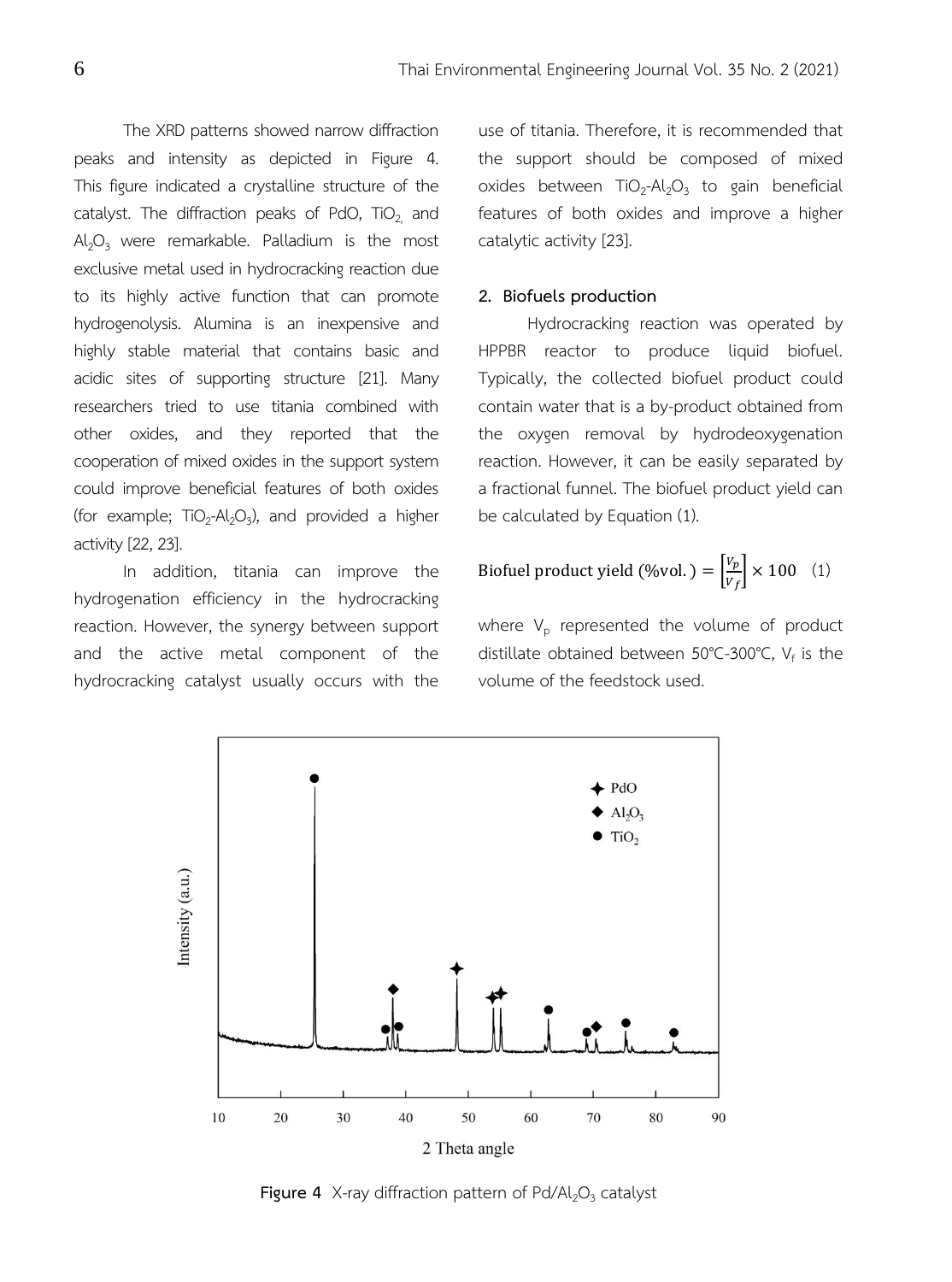In this work, four vegetable oil feedstocks were used to react with  $H_2$  via hydrocracking reaction. The biofuel yield from each feedstock was calculated from Equation (1) and shown in Figure 5. The results revealed that RBO gave the highest biofuel product yield of 94% while PO provided the second-highest of 93%. In addition, SO and SFO also gave relatively similar values of 78% and 72%, respectively. It should be noted that the high contents of oxygen in the feedstocks affect the amount of consumed hydrogen. The excess hydrogen can promote the hydrocracking reaction and give a high yield because hydrogen will be matched with the cracked fatty acid at the terminal of the hydrocarbon structure and hence the shorter hydrocarbon chain can be obtained. PO and RBO contain high amounts of saturated and monounsaturated fatty acids (see Figure 1) which matched the hydrogen feeding rate used in this study. This explained the highest liquid product yields in the cases of PO and RBO. In contrast, SO and SFO consisted of very high unsaturated fatty acids and required a higher hydrogen

feeding rate. If the feeding rate of hydrogen was not suitable for the system, hydrocracking might be inhibited, and polymerization could occur. This can be confirmed by the presence of gums and solid greases found in the tubular line of the reactor system after the reaction [12].

Furthermore, the liquid products were separated by the distillation process to obtain the green gasoline and green diesel based on the range of boiling points following ASTM D86 by using Petrotest Instrument (Anton Paar, Germany) [24]. In brief, the liquid sample was heated up from the ambient atmosphere. The vapor temperature of the system was exhibited by a thermometer that connected to the distillation flask. Since we were interested in the quantities of gasoline and diesel obtain from the distillation process, the collection of the distillation products in a measuring cylinder began when the temperature reading was 50°C until 170°C. The measuring cylinder was then put away and replaced by a new one, and the distillation process continued until the temperature reading was 300°C. The distillation



**Figure 5** Liquid product yields from the hydrocracking process of PO, SFO, SO, and RBO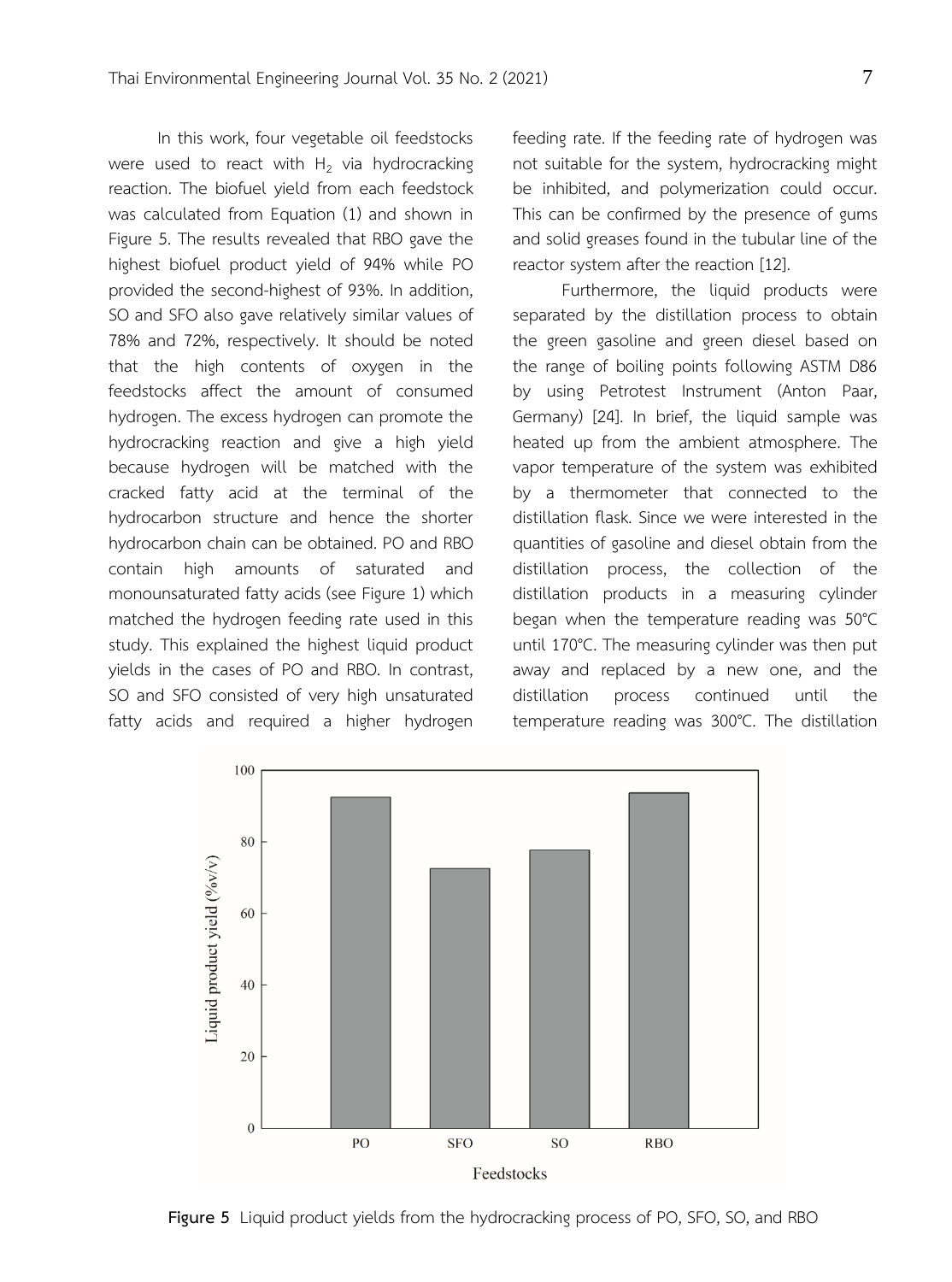product in the first measuring cylinder was gasoline and that in the other cylinder was diesel. It is worth mentioning here that, based on our preliminary distillation test, we found that the distillation of the product could be performed at a maximum temperature of 300°C. After this point, the remaining product became very thick and highly viscous and no more distillation product could be obtained. Product selectivity was defined by Equation (2).

$$
\text{Selectivity (%vol.)} = \left[\frac{v_i}{v_p}\right] \times 100 \tag{2}
$$

where  $V_{\text{p}}$  represented the volume of product distillate obtained between  $50^{\circ}$ C –  $300^{\circ}$ C and V<sub>i</sub> is the volume of the selected products (green gasoline or green diesel) which were defined by their boiling temperature ranges ( $50^{\circ}$ C – 170 $^{\circ}$ C for gasoline and 170°C – 300°C for diesel).

The selectivity of both green fuels is demonstrated in Figure 6. It was found that the highest green diesel was derived from PO, with the selectivity of 82%, and that RBO yielded the lowest green diesel selectivity of 65%. On the contrary, RBO gave the highest green gasoline with the selectivity of 35%, while the PO gave the lowest gasoline selectivity of about 18%. It should be noted that SFO and SO yielded similar values of diesel selectivity of about 68%. Product selectivity of the tested feedstocks varies according to the fatty acid composition in the feedstocks. For example, PO consists of the high content of saturated and mono-unsaturated fatty acids, which promoted hydrogenation and hydrodeoxygenation to change unsaturated fatty acids into the saturated chain and remove the oxygen from the chain in the form of water, respectively, resulting in the highest diesel selectivity. On the other hand, SFO, SO, and RBO had mono-unsaturated and di-unsaturated fatty acids as the main components which gave rise to

similar gasoline selectivity values. This can be explained by the fact that the double bond position of di-unsaturated fatty acids can be cracked to a shorter chain to give the product in the gasoline range. In consideration of SFO, SO, and RBO for use in the production of gasoline, RBO is the best candidate because it gave the highest product yield. Therefore, it could be deduced that RBO has the potential to produce shorter chain gasoline hydrocarbons by hydrocracking reaction with higher reaction temperature and pressure. In the case of green diesel, PO is the most suitable raw material to use for the production of this biofuel.

#### **3. Green diesel properties**

Table 1 show the properties of green diesel produced from hydrocracking of the feedstocks. It is seen from the table that the kinematic viscosity of all products conformed to the standard specifications. The product of SFO gave the lowest kinematic viscosity (2.04 mm<sup>2</sup>/s), while PO gave the highest  $(2.89 \text{ mm}^2/\text{s})$ . Additionally, PO and RBO provided closed viscosity of green diesel which higher than the others due to their fatty acid composition. The unsaturated fatty acid of vegetable oil expressed the high viscosity of the product. This is agreed with Anand and his colleague who reported that the high viscosity due to the polyunsaturated character of the raw vegetable oils restricts their use in diesel engines [25]. Also, RBO exhibited the highest density at 822 kg/L and PO gave the secondhighest density, and both feedstocks gave the density in the range of the standard specifications while others did not. The net heat of combustion of green- diesel products of PO, SFO, SO, and RBO were acceptable because all the products have higher net heat of combustion than the minimum requirement of diesel fuel.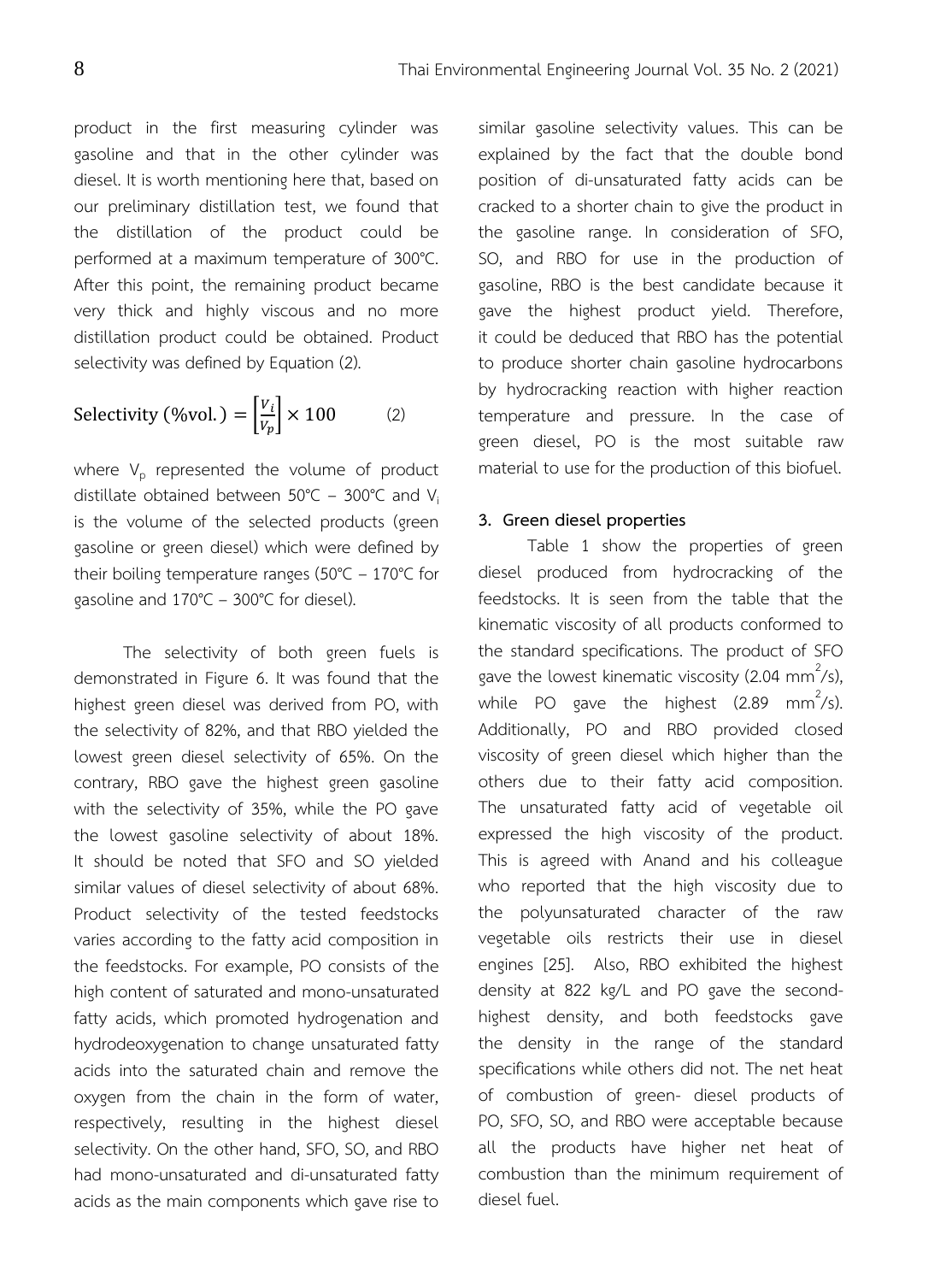

**Figure 6** Products selectivity from hydrocracking process of PO, SFO, SO and RBO

| $\frac{1}{2}$ and $\frac{1}{2}$ and $\frac{1}{2}$ and $\frac{1}{2}$ and $\frac{1}{2}$ and $\frac{1}{2}$ and $\frac{1}{2}$ and $\frac{1}{2}$ and $\frac{1}{2}$ and $\frac{1}{2}$ and $\frac{1}{2}$ and $\frac{1}{2}$ and $\frac{1}{2}$ and $\frac{1}{2}$ and $\frac{1}{2}$ and $\frac{1}{2}$ a |             |       |       |       |            |
|-----------------------------------------------------------------------------------------------------------------------------------------------------------------------------------------------------------------------------------------------------------------------------------------------|-------------|-------|-------|-------|------------|
| Fuel properties                                                                                                                                                                                                                                                                               | Diesel*     | PO.   | SFO.  |       | <b>RBO</b> |
| Kinetic viscosity at $40^{\circ}$ C (mm <sup>2</sup> /s)                                                                                                                                                                                                                                      | $2 - 4.50$  | 2.89  | 2.04  | 229   | 2.69       |
| Density at 15 <sup>°</sup> C (kg/L)                                                                                                                                                                                                                                                           | $820 - 845$ | 815   | 793   | 786   | 822        |
| Net heat of combustion (MJ/kg)                                                                                                                                                                                                                                                                | >42.80      | 46.40 | 46.70 | 48.00 | 46.70      |

**Table 1** Fuel properties of green diesel from hydrocracking reaction of PO, SFO, SO, and RBO

\*Diesel specifications

# **Conclusion**

Different fatty acid components from each vegetable oil feedstock had influenced the biofuel yield and selectivity because the decarboxylation and decarbonylation changed the fatty acid structures to produce an odd carbon atom number of hydrocarbon chains. While hydrodeoxygenation eliminated oxygen from the fatty acids and produced even hydrocarbon chains with an equal number of carbon atoms as the original fatty acids. The effects of all the aforementioned reactions led to the conclusion that, PO has the best potential as a feedstock to produce green diesel due to the highest diesel selectivity of 82% and biofuel product yield of 93% and that RBO is more suitable for bio-gasoline production with the highest gasoline selectivity of 35% and liquid product yield of 94%. Moreover, green diesel synthesis by hydrocracking process of PO, SFO, SO, and RBO can meet the diesel fuel requirements. PO and RBO exhibited high viscosity and density due to their fatty acid composition. Both feedstocks contained unsaturated fatty acids that can express the high viscosity of the product.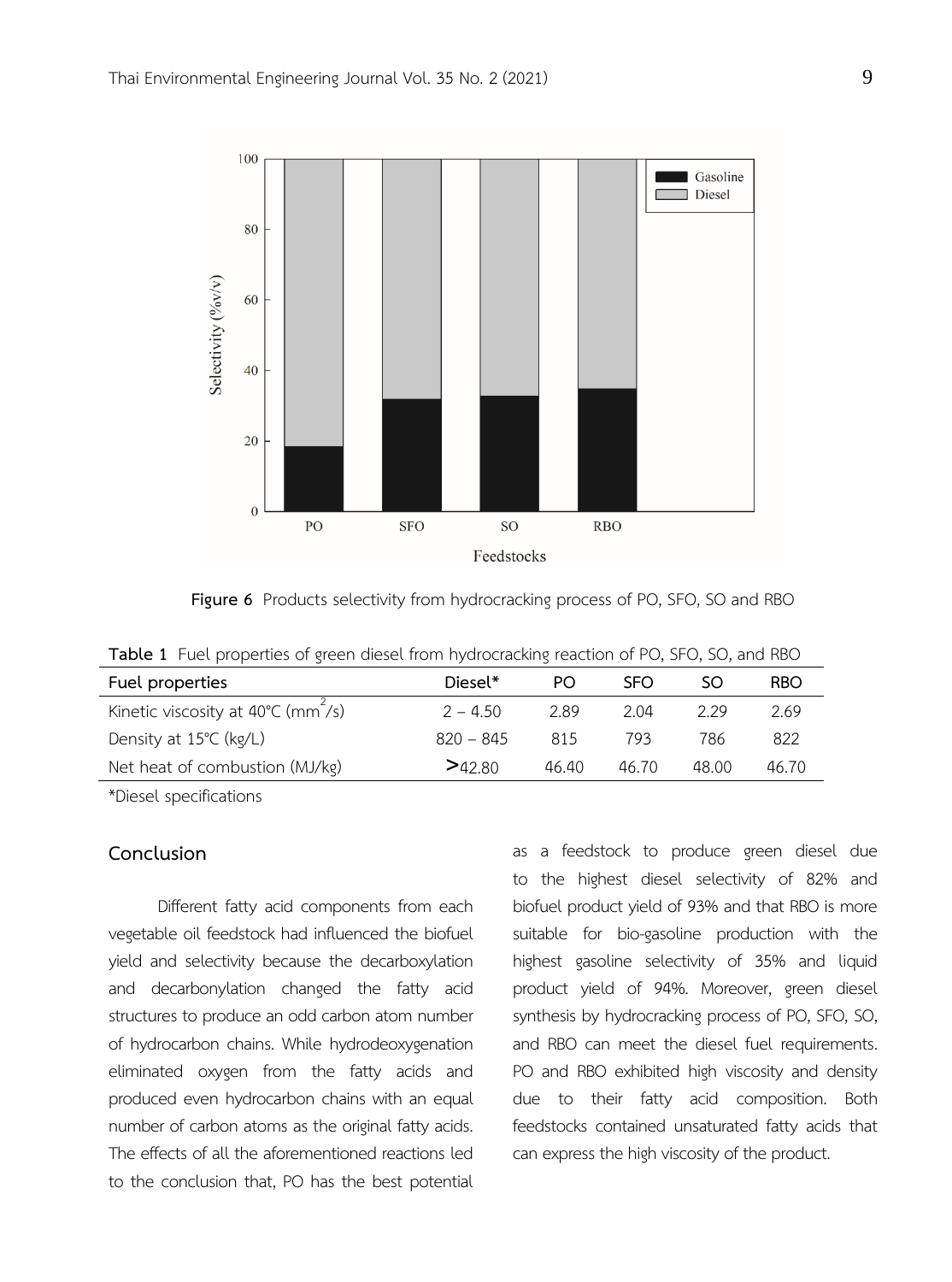## **Acknowledgements**

This work was supported by Center for Alternative Energy Research and Development, Khon Kaen University [grant number D01/2558]; Research Fund of the Faculty of Engineering, Khon Kaen University; and Graduate School of Khon Kaen University, Khon Kaen, Thailand.

## **References**

- [1] Li, Y., Tang, W., Chen, Y., Liu, J. and Lee, C.F. 2019. Potential of Acetone-Butanol-Ethanol (ABE) as a Biofuel. Fuel. 242: 673-686.
- [2] Okumuş, Z.Ç., Doğan, T.H. and Temur, H. 2019. Removal of Water by Using Cationic Resin During Biodiesel Purification. Renewable Energy. 143: 47-51.
- [3] Berrios, M. and Skelton, R.L. 2008. Comparison of Purification Methods for Biodiesel. Chemical Engineering Journal. 144: 459-465.
- [4] Hayyan, M., Mjalli, F.S., Hashim, M.A. and AlNashef, I.M. 2010. A Novel Technique for Separating Glycerine from Palm Oil-Based Biodiesel Using Ionic Liquids. Fuel Processing Technology. 91: 116-120.
- [5] Atadashi, I.M. 2015. Purification of Crude Biodiesel Using Dry Washing and Membrane Technologies. Alexandria Engineering Journal. 54: 1265-1272.
- [6] Veljković, V.B., Stamenković, O.S. and Tasić, M.B. 2014. The Wastewater Treatment in the Biodiesel Production with Alkali-Catalyzed Transesterification. Renewable and Sustainable Energy Reviews. 32: 40-60.
- [7] Robinson, P.R. and Dolbear, G.E. 2006. Chapter 7 Hydroteating and Hydrocracking: Fundamentals: Hydroprocessing Units : Similarities and Differences. Practical Advances in Petroleum Processing. New York: Springer. 177-218.
- [8] Knothe, G. 2010. Biodiesel and Renewable Diesel: A Comparison. Progress in Energy and Combustion Science. 36: 364-373.
- [9] Sonthalia, A. and Kumar, N. 2017. Hydroprocessed Vegetable Oil as a Fuel for Transportation Sector: A Review. Journal of the Energy Institute. 1-17.
- [10] Chowdhury, K., Banu, L., Khan, S. and Latif, A. 1970. Studies on the Fatty Acid Composition of Edible Oil. Bangladesh Journal of Scientific and Industrial Research. 42: 311-316.
- [11] Oluremi, O.I., Solomon, A.O. and Saheed, A.A. 2013. Fatty Acids, Metal Composition and Physico-Chemical Parameters of Igbemo Ekiti Rice Bran Oil. Journal of Environmental Chemistry and Ecotoxicology. 5: 39-46.
- [12] Meiorin, C., Aranguren, M.I. and Mosiewicki, M.A. 2015. Polymeric Networks Based on Tung Oil: Reaction and Modification with Green Oil Monomers. European Polymer Journal. 67: 551-560.
- [13] Verma, D., Rana, B.S., Kumar, R., Sibi, M.G. and Sinha, A.K. 2015. Diesel and Aviation Kerosene with Desired Aromatics from Hydroprocessing of Jatropha Oil over Hydrogenation Catalysts Supported on Hierarchical Mesoporous SAPO-11. Applied Catalysis A: General. 490: 108-116.
- [14] Kiatkittipong, W., Phimsen, S., Kiatkittipong, K., Wongsakulphasatch, S., Laosiripojana, N. and Assabumrungrat, S. 2013. Diesel-Like Hydrocarbon Production from Hydroprocessing of Relevant Refining Palm Oil. Fuel Processing Technology. 116: 16-26.
- [15] Sankaranarayanan, T.M., Banu, M., Pandurangan, A. and Sivasanker, S. 2011. Hydroprocessing of Sunflower Oil-Gas Oil Blends over Sulfided Ni-Mo-Al-Zeolite Beta Composites. Bioresource Technology. 102: 10717-10723.